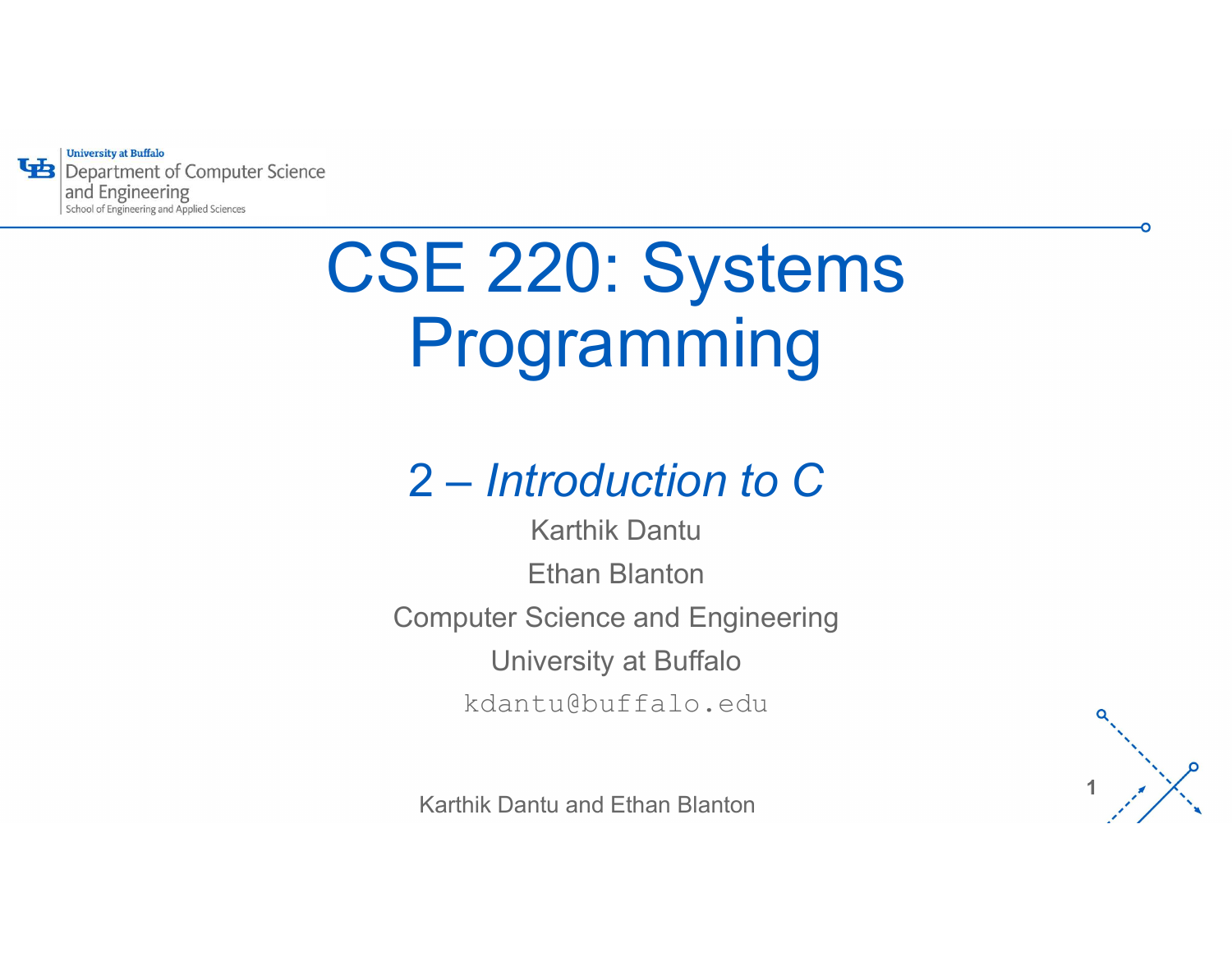

#### Why C?

• Dozens of programming languages – why C? C is "high level" – but not very C provides functions, structured programming, complex data types and many other powerful abstractions

- It also exposes many architectural details
- Most system software including OS kernels are written in rchitectural details<br>including OS kernels are written in<br>er languages<br>Karthik Dantu and Ethan Blanton  $C/C++$
- C influences many other languages

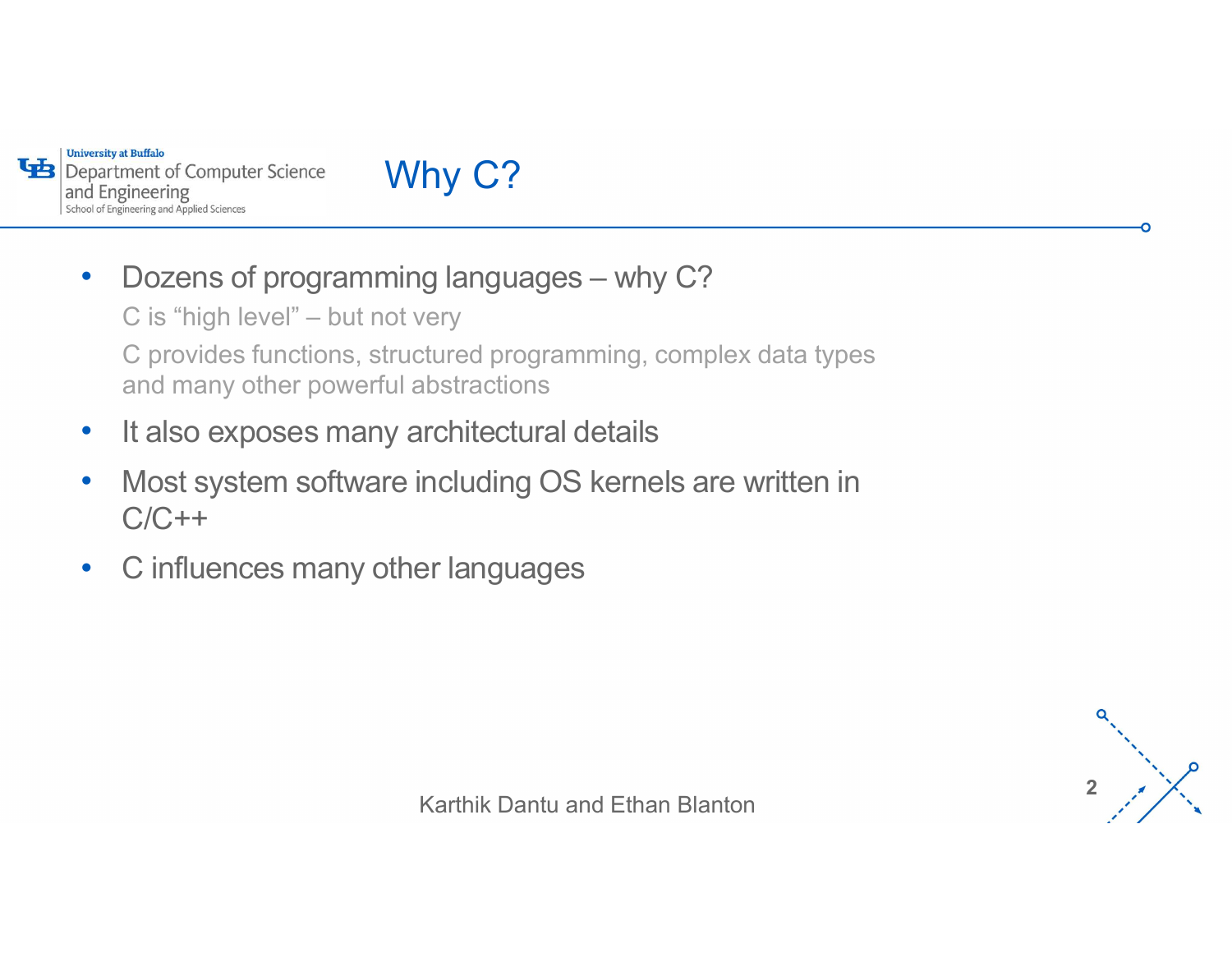



- Effective programming in C requires that you master the machine
- inux on x86-64<br>se is gcc<br>l use is C99<br>Karthik Dantu and Ethan Blanton • You must be aware of the system architecture and details of operation
- We will be using C in Linux on x86-64
- The compiler we will use is gcc
- The dialect of C we will use is C99

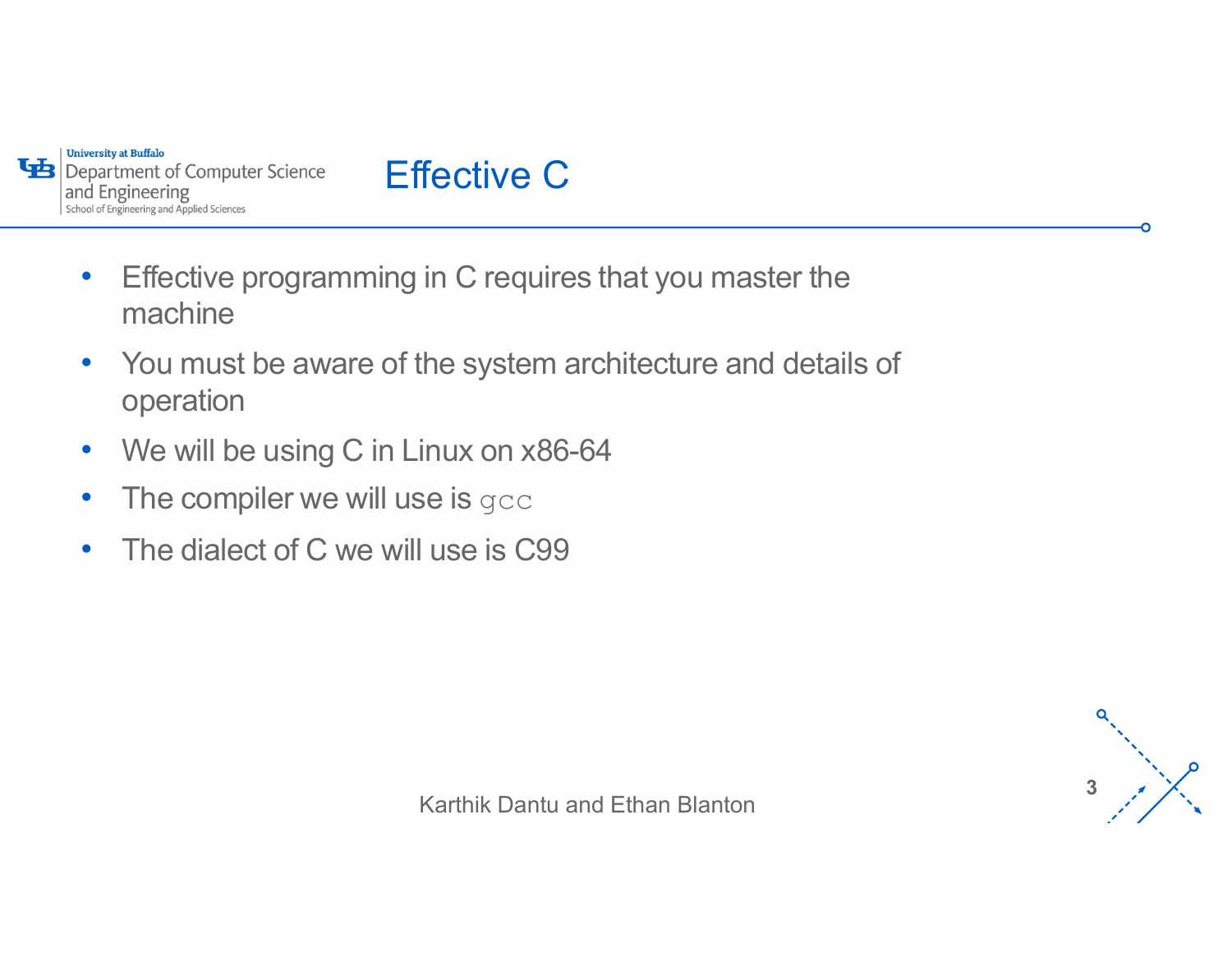

## CSE 220 and C

- That said, CSE 220 is not about learning C (only)
- CSE 220 teaches you systems concepts, and you will learn to implement them in C
- We will not cover all details of C syntax
- ' tails of C syntax<br>d some syntax when we feel<br>Karthik Dantu and Ethan Blanton • We will cover ideas, and some syntax when we feel necessary
- You should consult: K&R book Unix man pages Given code

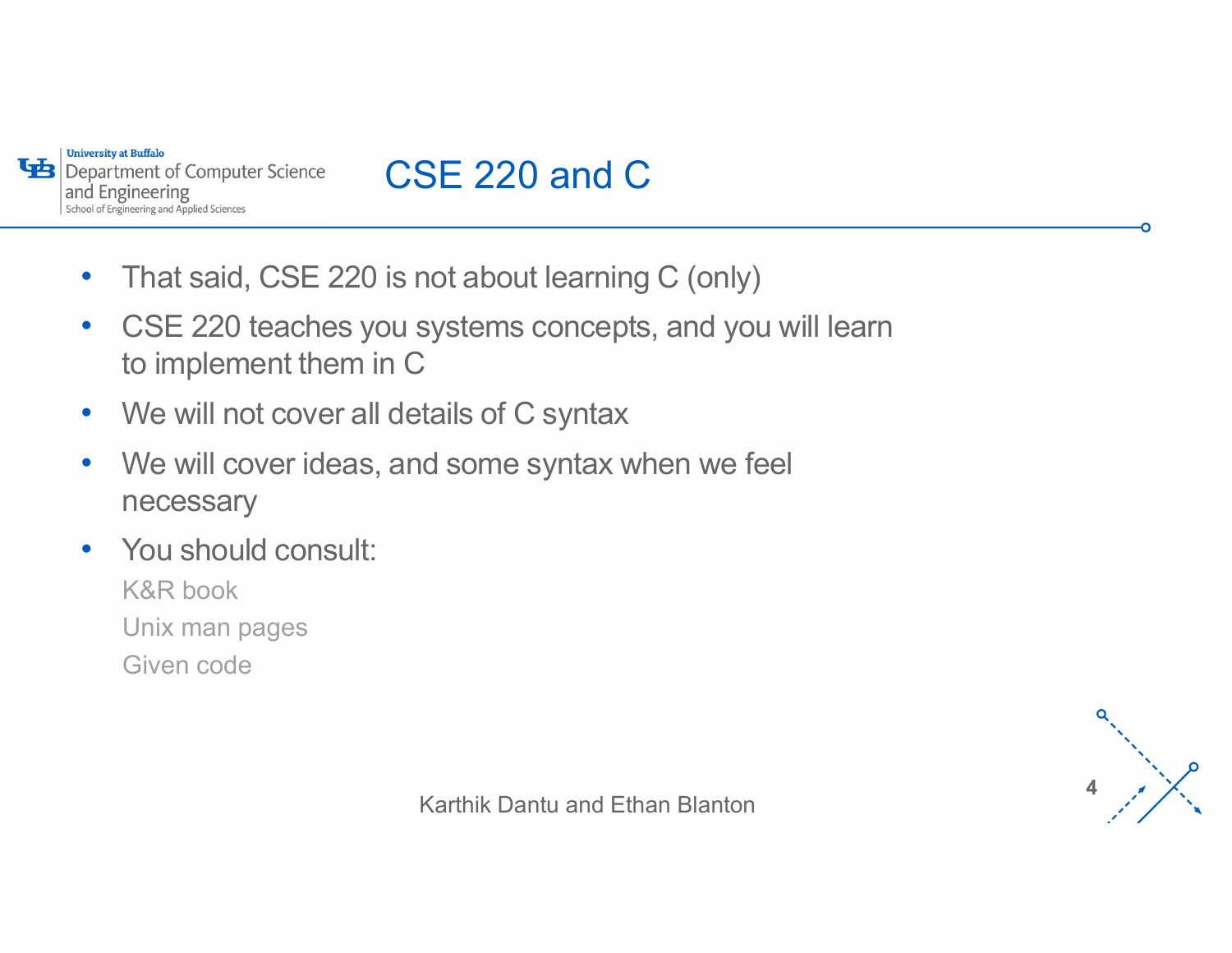

#### A Simple Computer Model

- Data in memory is stored at accessible addresses
- CPU is able to manipulate data stored in memory and access I/O
- Ievices<br>Karthik Dantu and Ethan Blanton<br>Karthik Dantu and Ethan Blanton • Program code is executed as a series of instructions That manipulate memory Interact with input/output devices Display results to the user • Data in memory is stored at accessible addresses<br>• CPU is able to manipulate data stored in memory and<br>access I/O<br>• Program code is executed as a series of instructions<br>That manipulate memory<br>Interact with input/output d
- accessible

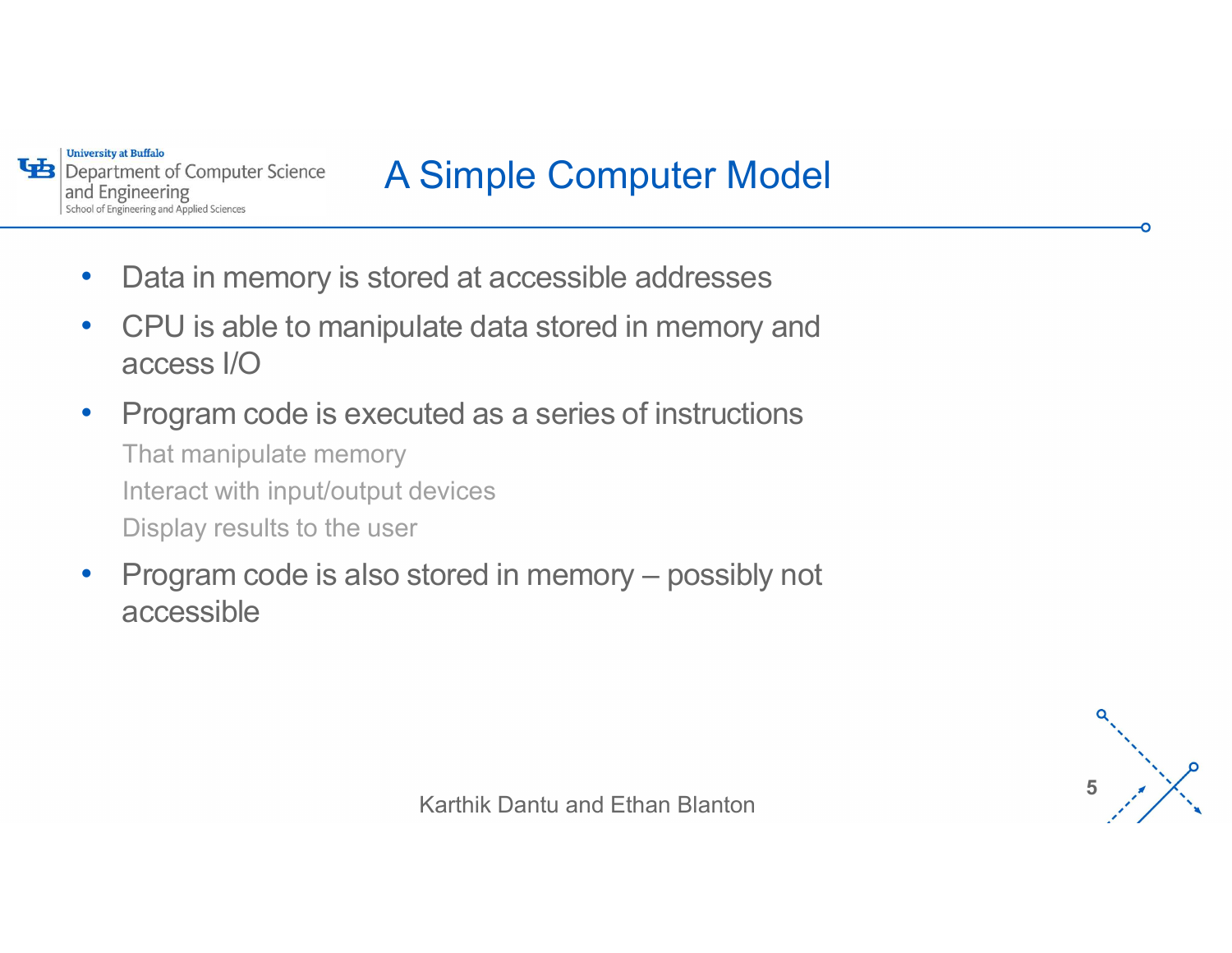

## Modern Multi-Tasking OS

- Most modern OSes (including \*NIX) provide a particular model
- Each process has its own dedicated resources, i.e., each process appears to have:

A dedicated CPU Private, dedicated memory Private I/O

ve.<br>
My<br>
Ims to share existing resources<br>
Sses<br>
Karthik Dantu and Ethan Blanton • OS provides mechanisms to share existing resources among all active processes

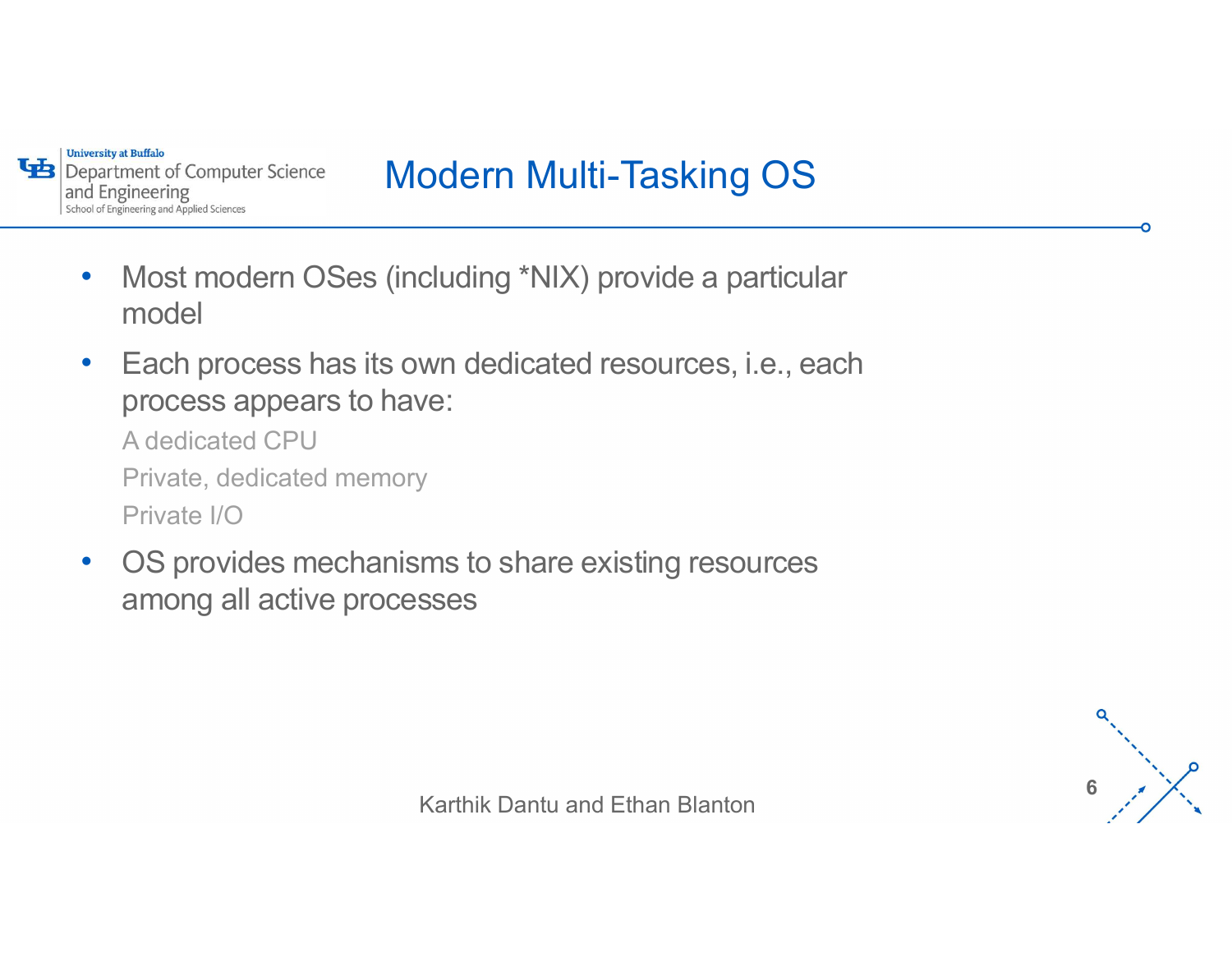

#### Program Execution

- C programs (all programs) are translated into machine instructions
- Computer executes these instructions in order
- ' like:<br>r (and other arithmetic operations)<br>on in memory<br>Karthik Dantu and Ethan Blanton • Instructions are things like: Add two numbers together (and other arithmetic operations) Store a number to a location in memory Retrieve a sensor reading Display a result
- Its all numbers!

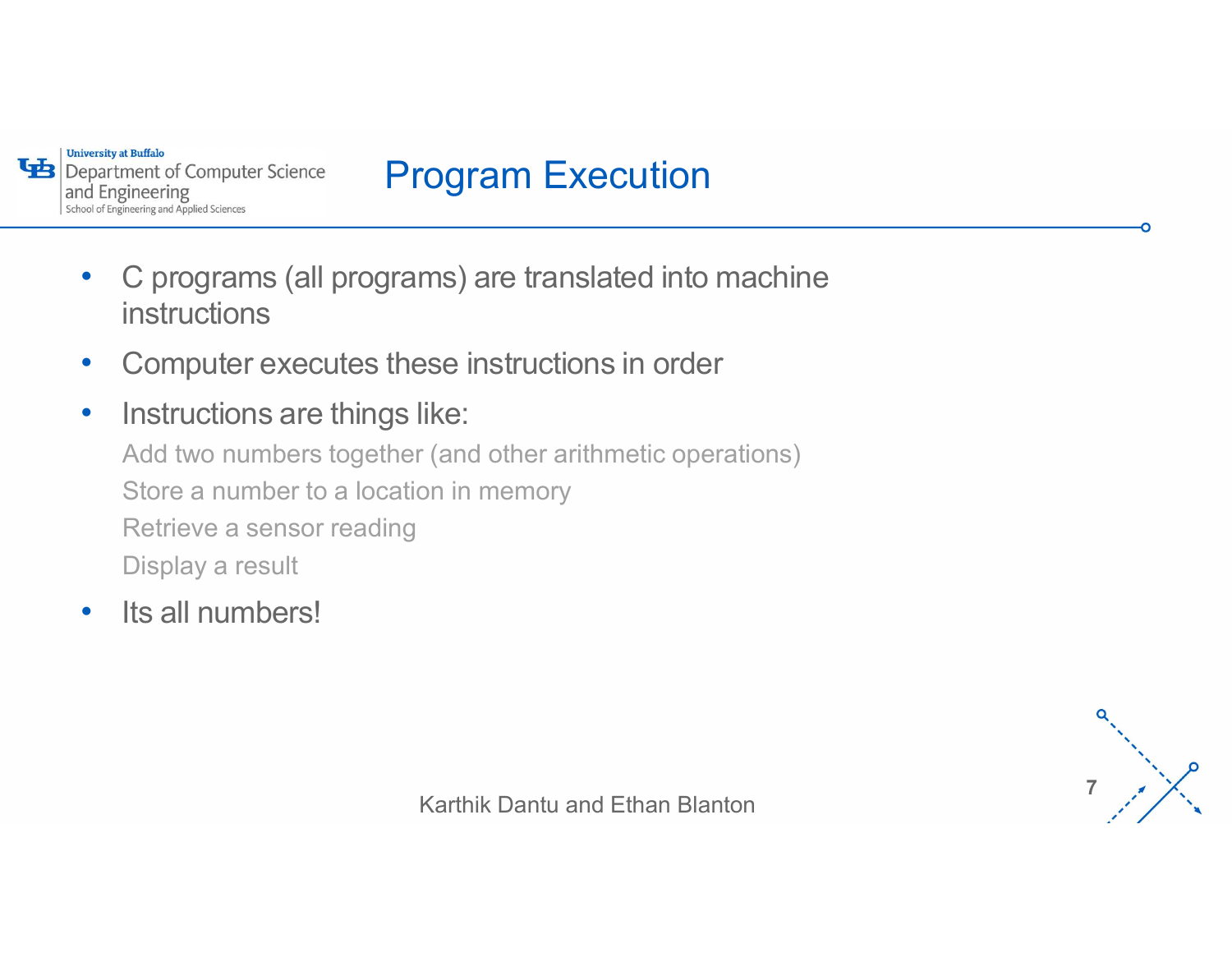

#### Imperative Programming

- C is an imperative language
- It consists of a list of statements
- Each statement is an instruction to the computer to do something ANNIIS<br>
Imperative Programmin<br>
Thereing<br>
C is an imperative language<br>
It consists of a list of statements<br>
Each statement is an instruction to the computer to<br>
something<br>
Statements can be grouped into functions<br>
The compu
- Statements can be grouped into functions
- uped into functions<br>s the program from beginning to end<br>tive<br>cially interactive systems such as<br>llow for event-driven programming<br>Karthik Dantu and Ethan Blanton • The computer executes the program from beginning to end
- Modern systems (especially interactive systems such as smartphones/robots) allow for event-driven programming

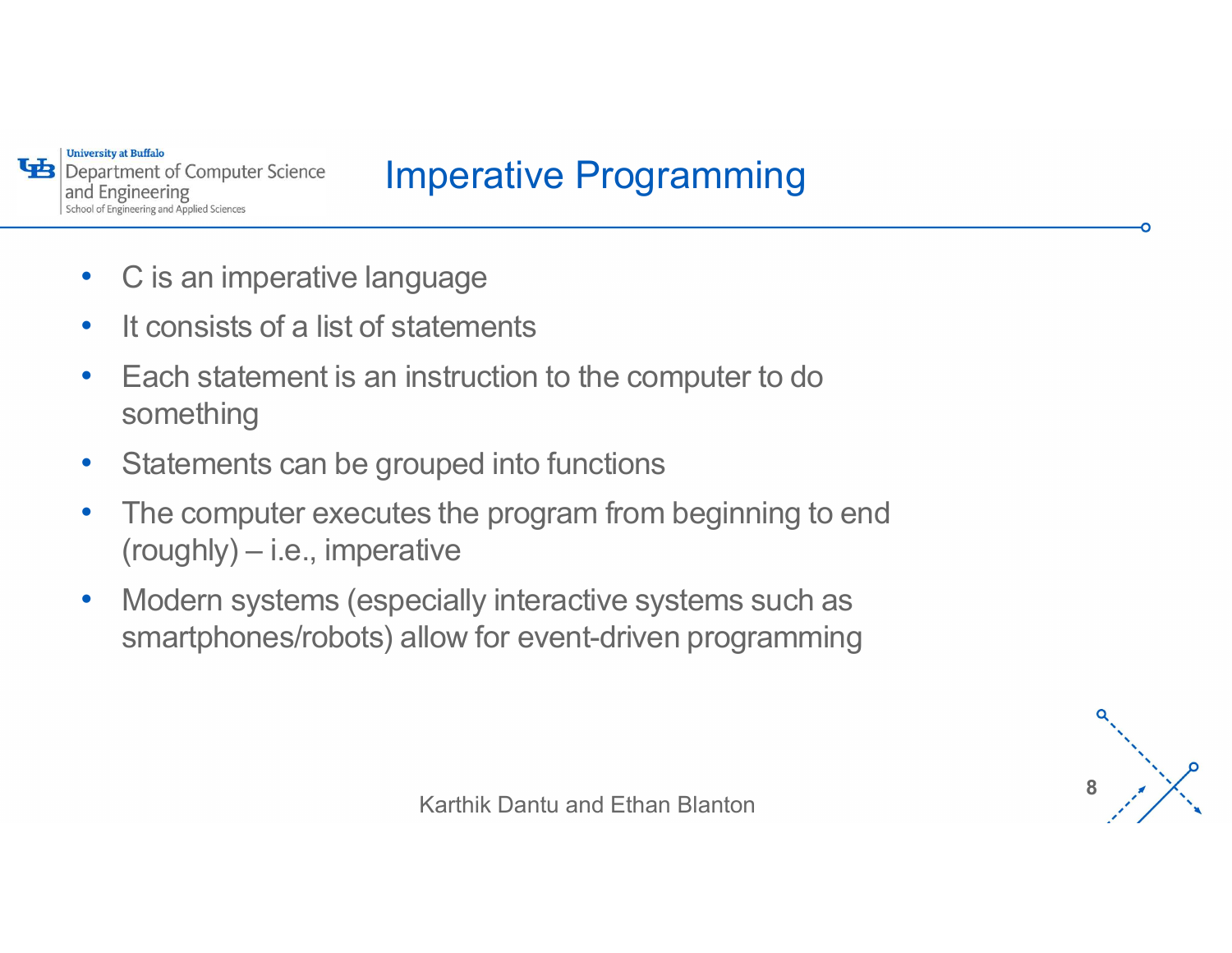

#### Let Us C

• Every C program starts with the function main ()

```
int main() {
  return 0;
```

```
}
```
- Every C function takes zero or more arguments
- Every C function can return a single value
- Every statement ends with a semi-colon (;)
- zero or more arguments<br>
Eturn a single value<br>
with a semi-colon (;)<br>
in files that end with .c extension<br>
in more detail<br>
Karthik Dantu and Ethan Blanton • C programs are stored in files that end with .c extension
- Lets examine main () in more detail

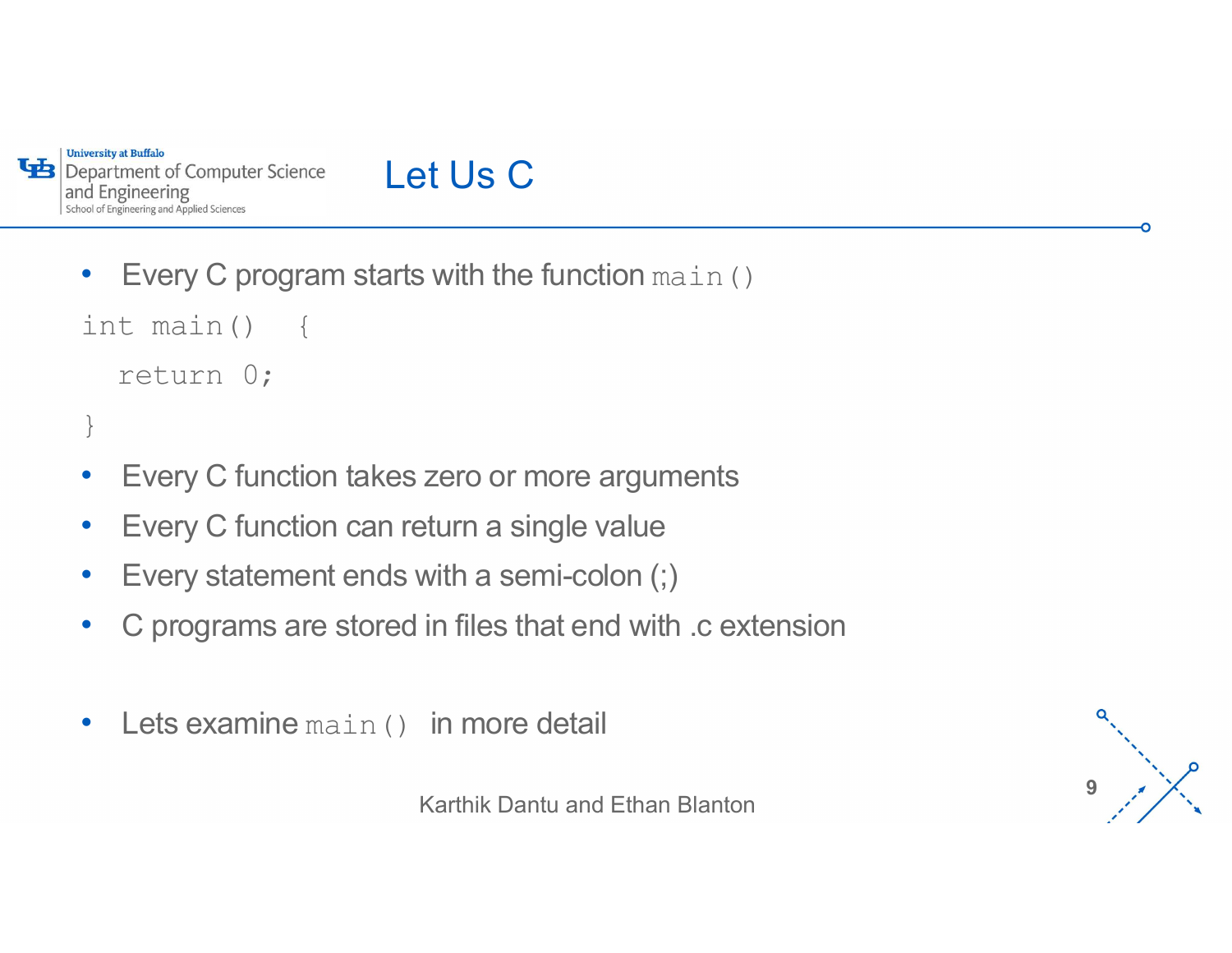

• The main function takes two arguments:





ດ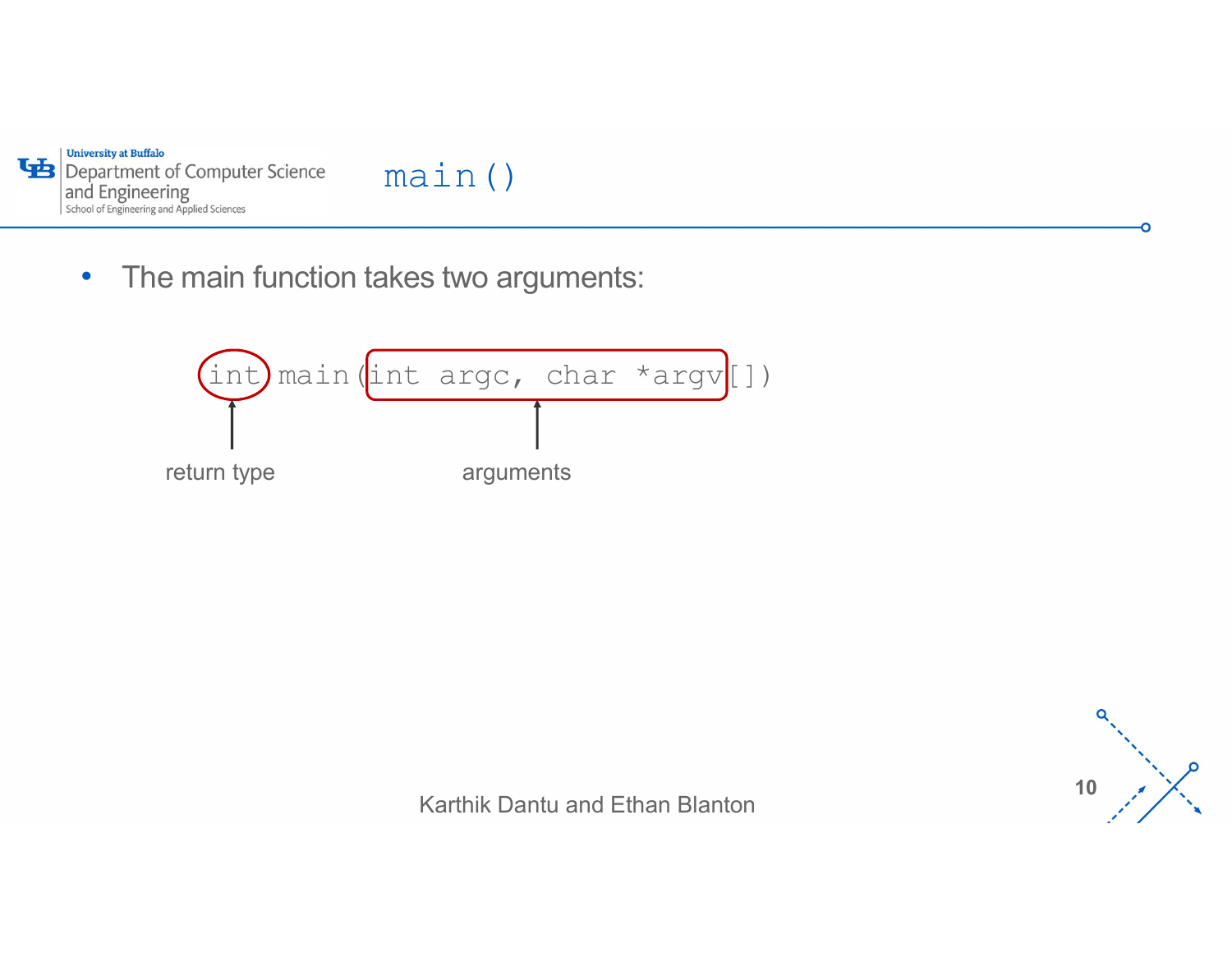

• The main function takes two arguments:





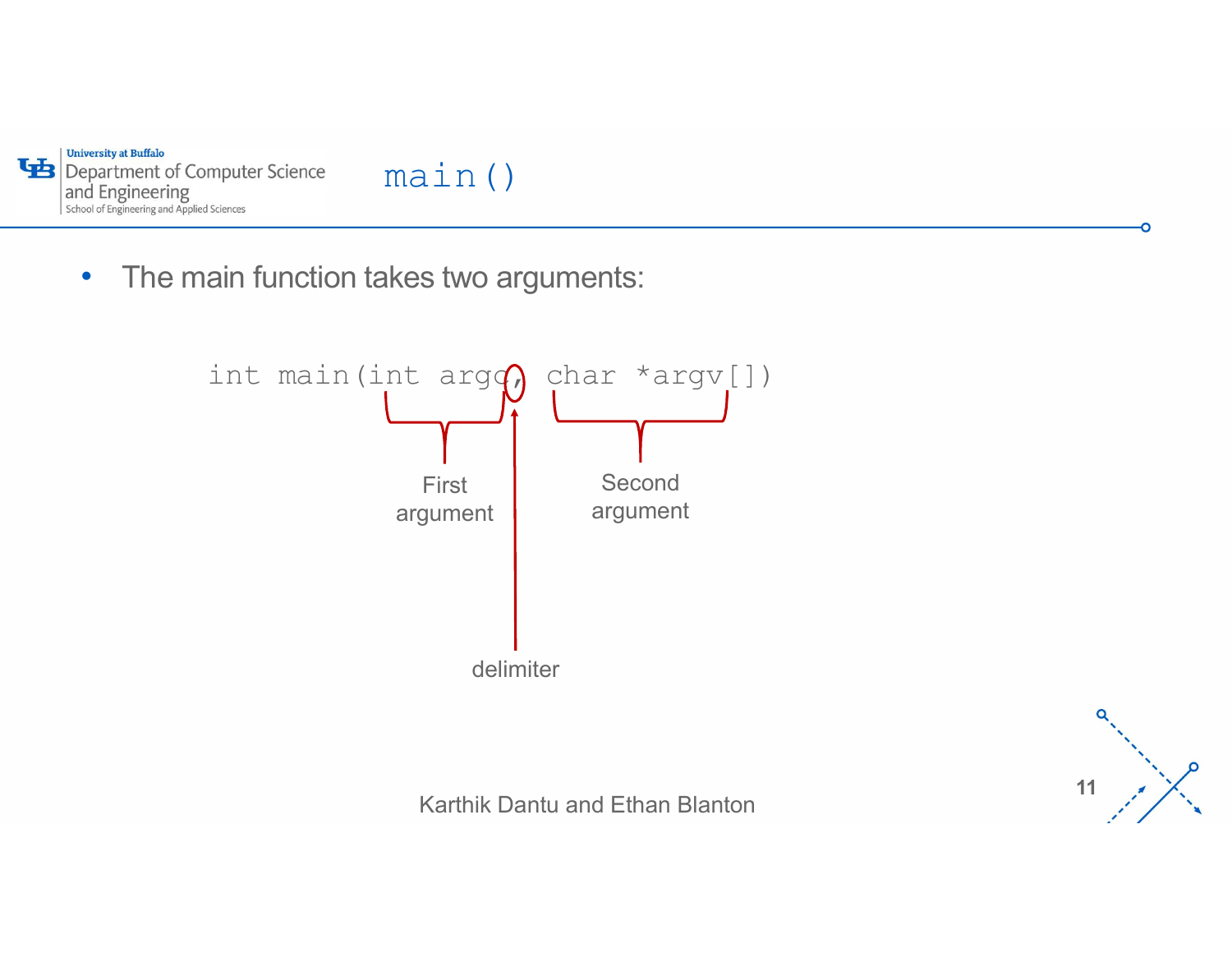

• The main function takes two arguments:





n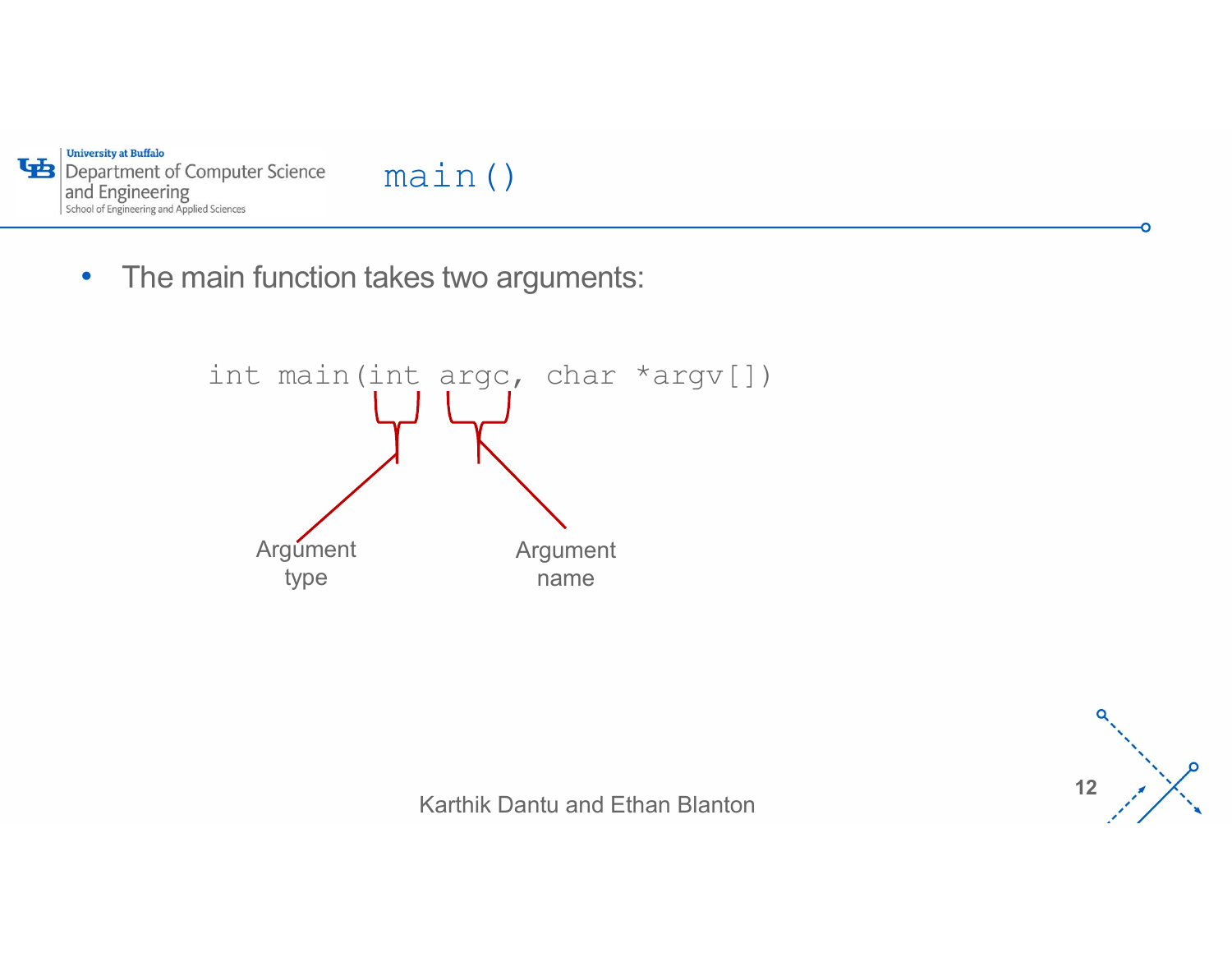

• The main function takes two arguments:



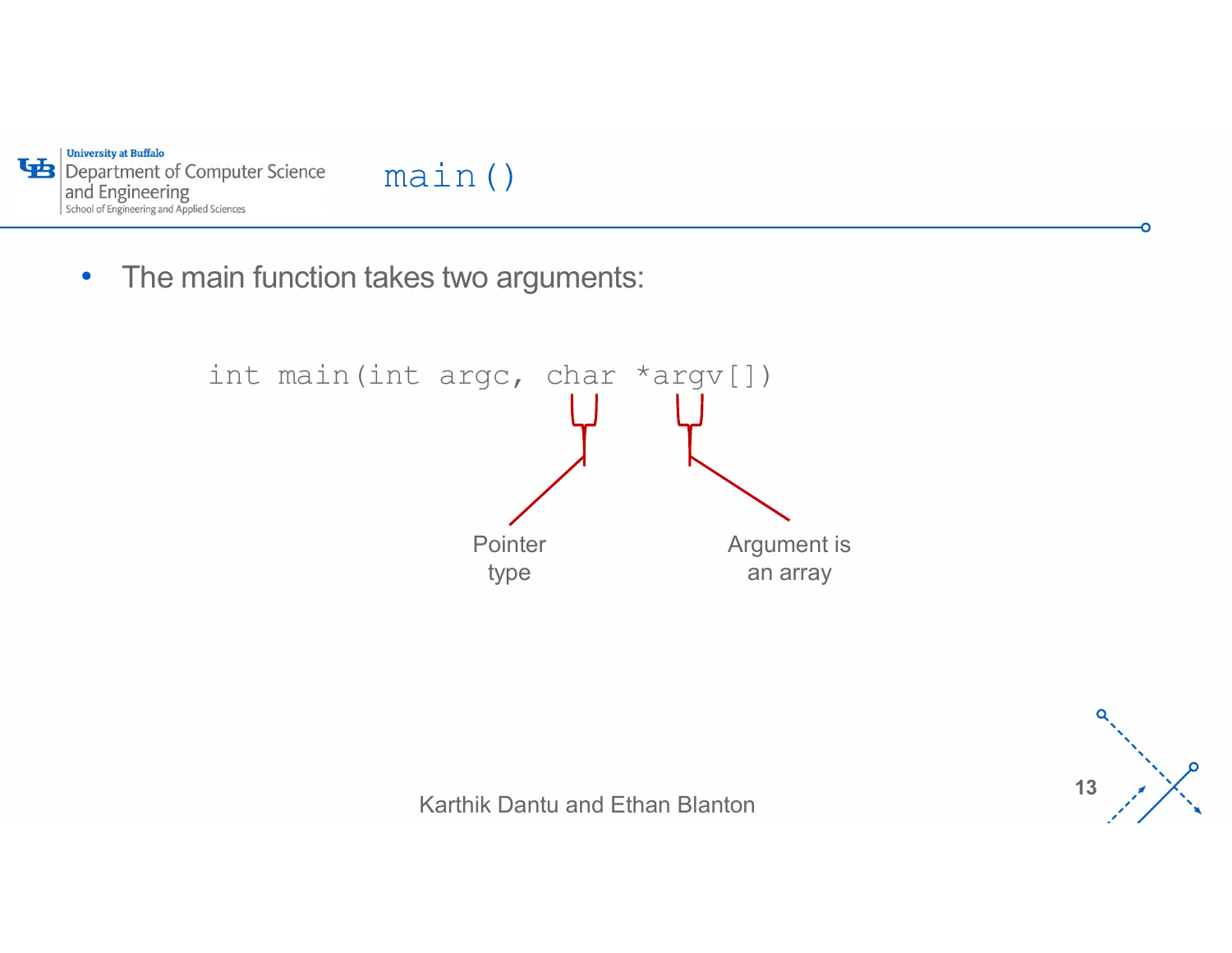#### Aside on slide syntax



- $$$  sign indicates the terminal prompt
- 
- You should type everything that follows the  $\frac{1}{2}$  sign
- Good time to brush up on Linux basics

[1] Quick tutorial: https://www.digitalocean.com/community/tutorials/an-introduction-to-linux-basics

[2] Comprehensive set: https://ryanstutorials.net/linuxtutorial/

14  $\lambda$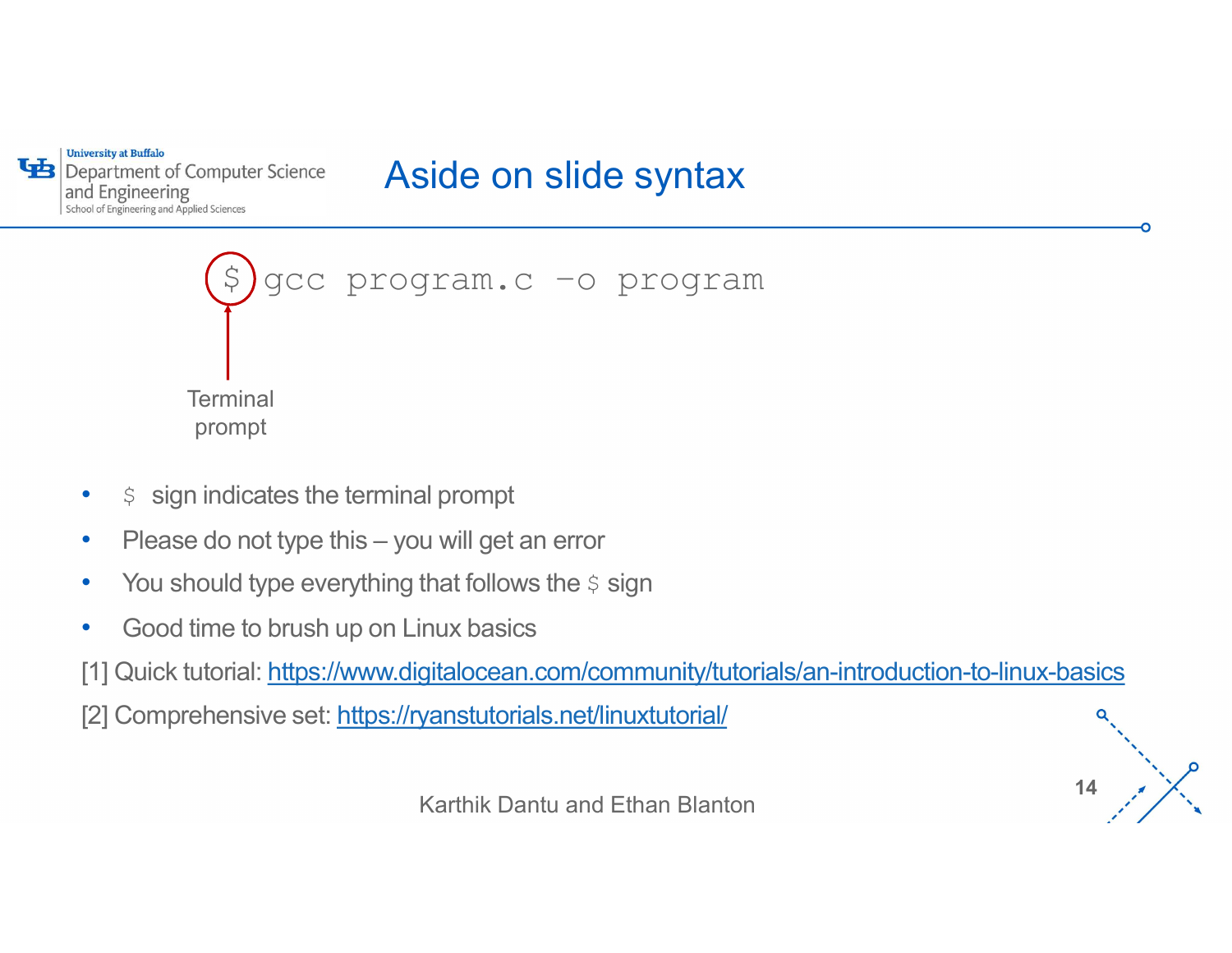

## Compiling a C Program

• Assume you saved our earlier program as trivial.c:

int main() {

```
return 0;
```

```
}
```
Marthich is a native binary<br>Mich is a native binary<br>Marthik Dantu and Ethan Blanton<br>Karthik Dantu and Ethan Blanton • We can compile it into an executable program as follows: • Assume you saved our earlier program as trivial.c:<br>
int main () {<br>
return 0;<br>
}<br>
• We can compile it into an executable program as follows:<br>  $\frac{1}{2}$  executivial.c<br>
• This produces a file a.out, which is a native binary

• This produces a file a.out, which is a native binary

 $$ 1s$ 

- 
- You can run the binary as follows:
- \$ ./a.out
- $\sharp$